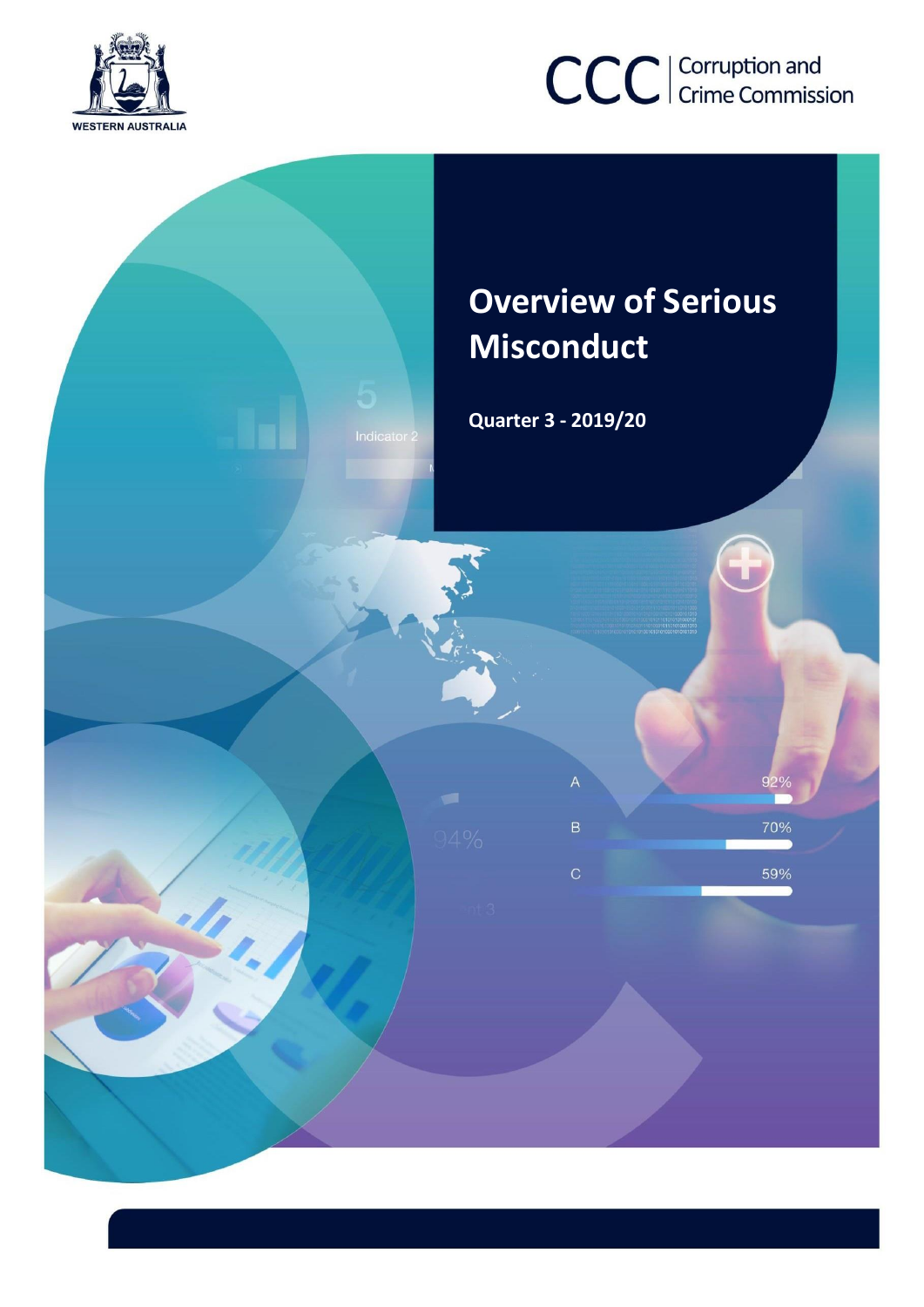**CCC** | Corruption and

# **WA Police Force**

#### **Allegation categories**

| Neglect of duty<br>156 allegations                                 |     |
|--------------------------------------------------------------------|-----|
| Breach of code of conduct / policy / procedures<br>175 allegations | 26% |
| Unprofessional conduct<br>104 allegations                          |     |
| Assault - physical/excessive use of force<br>92 allegations        | 2%  |
| No allegations identified<br>15 allegations                        | 13% |
| All other allegations<br>187 allegations                           |     |



# **WA Public Sector (excluding WA Police)**

#### **Allegation categories**

| Assault - Physical/excessive use of force<br>19 allegations |     |
|-------------------------------------------------------------|-----|
| Using position for benefit/detriment<br>156 allegations     |     |
| Unlawful use of computer<br>49 allegations                  | 47% |
| Corrupt conduct<br>58 allegations                           |     |
| Breach of code of conduct<br>40 allegations                 |     |
| All other allegations<br>285 allegations                    |     |



Allegations were identified between 1 January 2020 and 31 March 2020 from notifications received by the Commission.

#### **Contact the Corruption and Crime Commission**

Level 5, 45 Francis Street Northbridge WA 6003

General Enquiries (08) 9215 4888 Report Corruption 1800 809 000

● www.ccc.wa.gov.au | 3 info@ccc.wa.gov.au | ● @CCCWestAus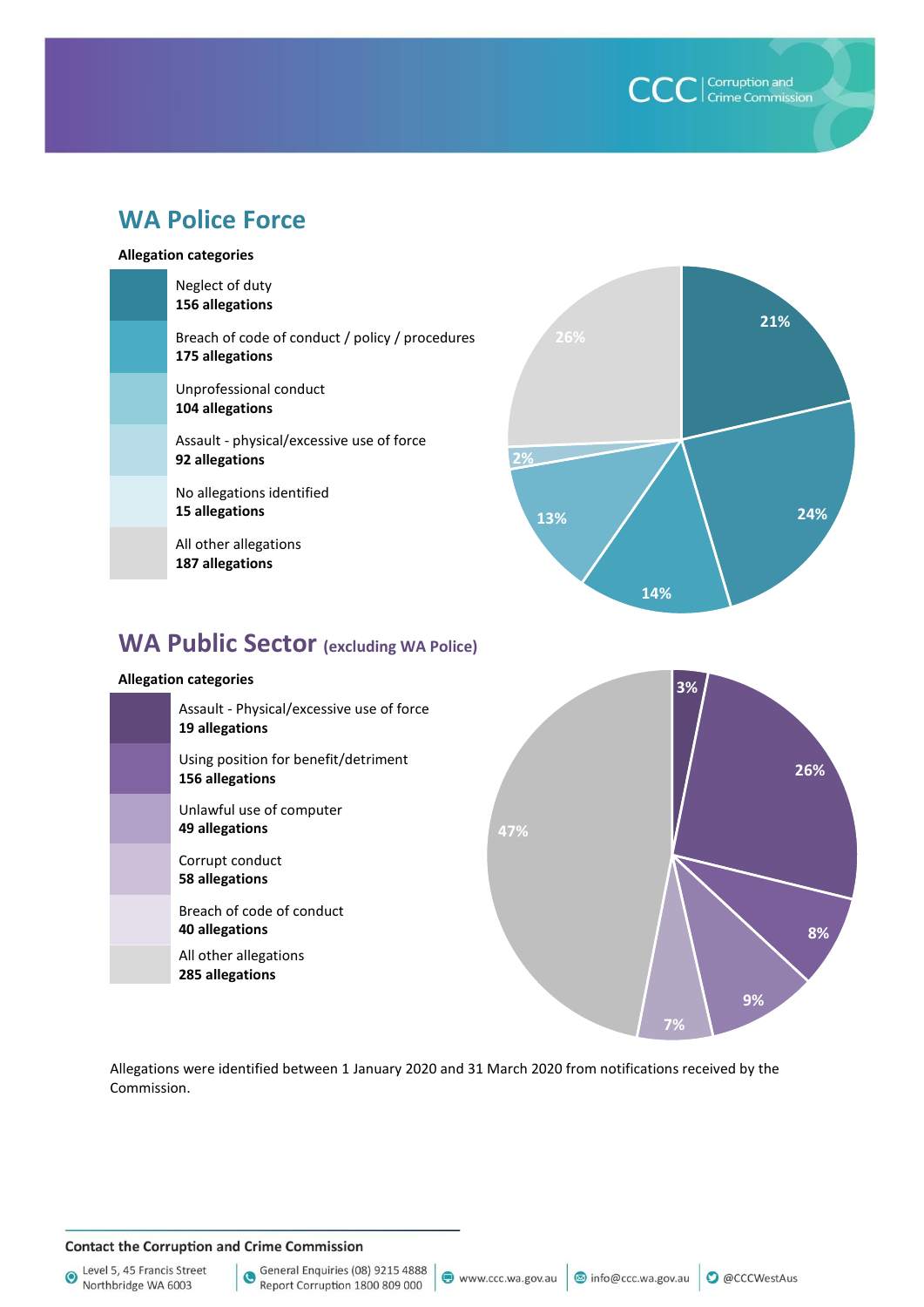|                                  | Q4 2018/2019 | $\sqrt{01\,2019/2020}$ | Q2 2019/2020 | Q3 2019/2020 |
|----------------------------------|--------------|------------------------|--------------|--------------|
| Number of allegations identified | 1.836        | 1.314                  | 1.492        | 1.336        |

#### **Table 1. Public sector allegations**

| <b>Authority</b>                       | Q4 2018/2019<br>No. | Q1 2019/2020<br>No. | Q2 2019/2020<br>No. | Q3 2019/2020<br>No. |
|----------------------------------------|---------------------|---------------------|---------------------|---------------------|
| Western Australia Police Force         | 1,129               | 728                 | 730                 | 729                 |
| Other agencies/authorities             | 236                 | 115                 | 262                 | 226                 |
| WA Health                              | 68                  | 269                 | 110                 | 86                  |
| Local government                       | 214                 | 86                  | 120                 | 122                 |
| Department of Justice                  | 97                  | 69                  | 74                  | 93                  |
| Department of Education                | 19                  | 12                  | 154                 | $26^{1}$            |
| Subject agency not within jurisdiction | 73                  | 35                  | 42                  | 54                  |
| <b>Total</b>                           | 1,836               | 1.314               | 1,492               | 1,336               |

## **Table 2. Allegation Source**

| Section of Act reported under                 | Q4 2019/2020 |      | Q1 2019/2020 |      | Q2 2019/2020 |      | Q3 2019/2020 |      |
|-----------------------------------------------|--------------|------|--------------|------|--------------|------|--------------|------|
|                                               | No.          | No.  | No.          | %    | No.          | %    | No.          | %    |
| s.28 Notifications from notifying authorities | 1,125        | 61%  | 758          | 58%  | 859          | 57%  | 621          | 46%  |
| s. 25 Reports from the public                 | 693          | 38%  | 516          | 39%  | 626          | 42%  | 681          | 51%  |
| s.45M(d) Public Sector Commission             | 18           | 1%   | 36           | 2%   |              | 1%   | 30           | 2%   |
| s.26 Commission's own proposition             | 0            | 0%   | 4            | 1%   | 0            | 0%   | 4            | 1%   |
| <b>Total</b>                                  | 1.836        | 100% | 1.314        | 100% | 1.492        | 100% | 1.336        | 100% |

#### **Table 3. Allegations: Western Australian Police Force by category**

|                                       | Q4 2018/2019 |     | Q1 2019/2020 |     | Q2 2019/2020 |     | Q3 2019/2020 |     |
|---------------------------------------|--------------|-----|--------------|-----|--------------|-----|--------------|-----|
| <b>Allegation category</b>            | No.          | %   | No.          | %   | No.          | %   | No.          | %   |
| Neglect of duty                       | 283          | 25% | 175          | 24% | 181          | 25% | 156          | 21% |
| Breach of code of conduct/policy etc. | 158          | 14% | 160          | 22% | 155          | 21% | 175          | 24% |
| Unprofessional conduct                | 231          | 20% | 108          | 15% | 108          | 15% | 104          | 14% |
| Physical/excessive use of force       | 138          | 12% | 74           | 10% | 76           | 10% | 92           | 13% |
| No allegation identified              | 57           | 5%  | 41           | 6%  | 33           | 4%  | 15           | 2%  |
| <b>Total</b>                          | 867          | 76% | 558          | 77% | 553          | 76% | 542          | 74% |

 $1$  The arrangement which previously facilitated bulk notifications by the Department of Education was rescinded in Q3.

**Contact the Corruption and Crime Commission** 

Level 5, 45 Francis Street<br>Northbridge WA 6003

 $\overline{a}$